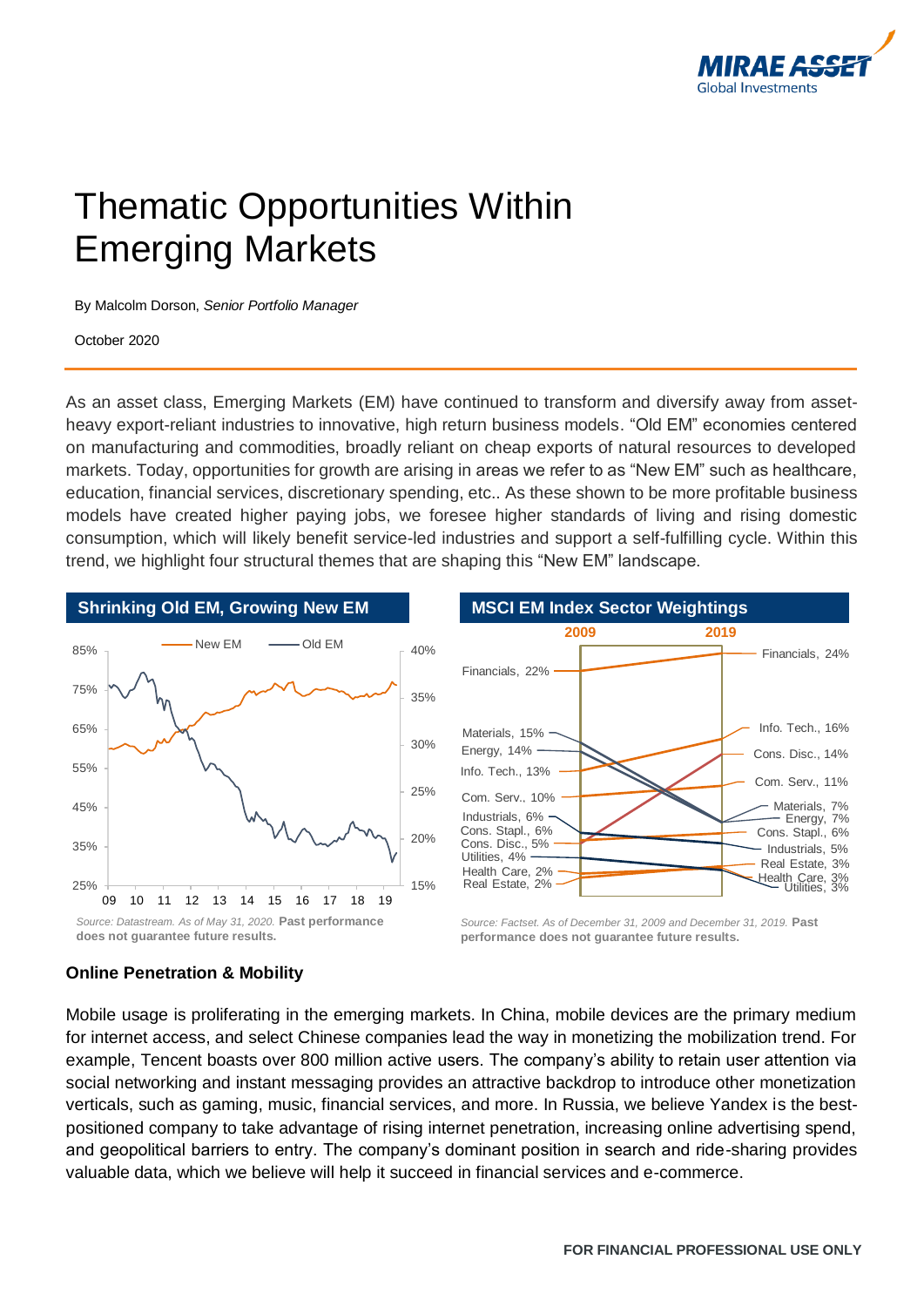#### **Financial Services**

Only 63% of adults in emerging countries have a bank account either at a financial institution or through a mobile money provider, compared to 94% of adults in developed markets<sup>1</sup>. This gap represents a considerable catch-up opportunity as governments use technology to push their citizens into the formal economy. This opportunity is even more apparent in countries like Mexico, where less than 30% of the population has a bank account, and only 3.4% have a mortgage<sup>2</sup>. Beyond the apparent structural opportunity, banks in EM have a substantial opportunity to improve earnings, as they replace their physical footprints with digital platforms. This digitization not only cuts costs, but helps collect data, improve decision making, reduce non-performing loans, and boost cross-sell of profitable products. In Brazil, we see opportunities for BTG Pactual to complement its investment banking platform via its digital retail bank and fast-growing online brokerage platform.

### **Education**

The rising levels of income in EM are driving demand for more education. This trend opens opportunities for private education companies to improve margins by expanding their remote learning platforms and taking advantage of scale. There is a strong demand in after-school tutoring (AST) amid fierce competition to enter top tier schools in Asia. Rising disposable income, increasing expenditure on education, and Asian parents' strong willingness to invest in their children's education, create a robust market for EM education providers. New Oriental, a leading private education provider in China, continues to take advantage of strong tutoring demand and industry consolidation.

#### **Healthcare**

Healthcare is another structural theme that benefits from growing levels of income, improving education, and higher living standards. Companies like Apollo Hospitals in India take advantage of vertical integration and benefit from treatments, health plans, and retail. Technology is another vital driver of healthcare in EM. We see companies like Ping An Healthcare drive telemedicine across China, allowing doctors to see more patients, improving hospital supply/demand dynamics, and take pressure off public healthcare systems.

## **An Evolving Asset Class**

Today, mobilization, financial inclusion, education and healthcare innovation stand out as significant structural themes driving earnings growth across EM. As the asset class continues to develop, we actively search for innovative sub-industries and business models that could potentially deliver long term returns for investors.

 $\overline{\phantom{a}}$ <sup>1</sup> World Bank Group, "The Global Findex Database 2017: Measuring Financial Inclusion and the Fintech Revolution.

<sup>2</sup> Grupo Financiero Banorte Investor Presentation 2Q20